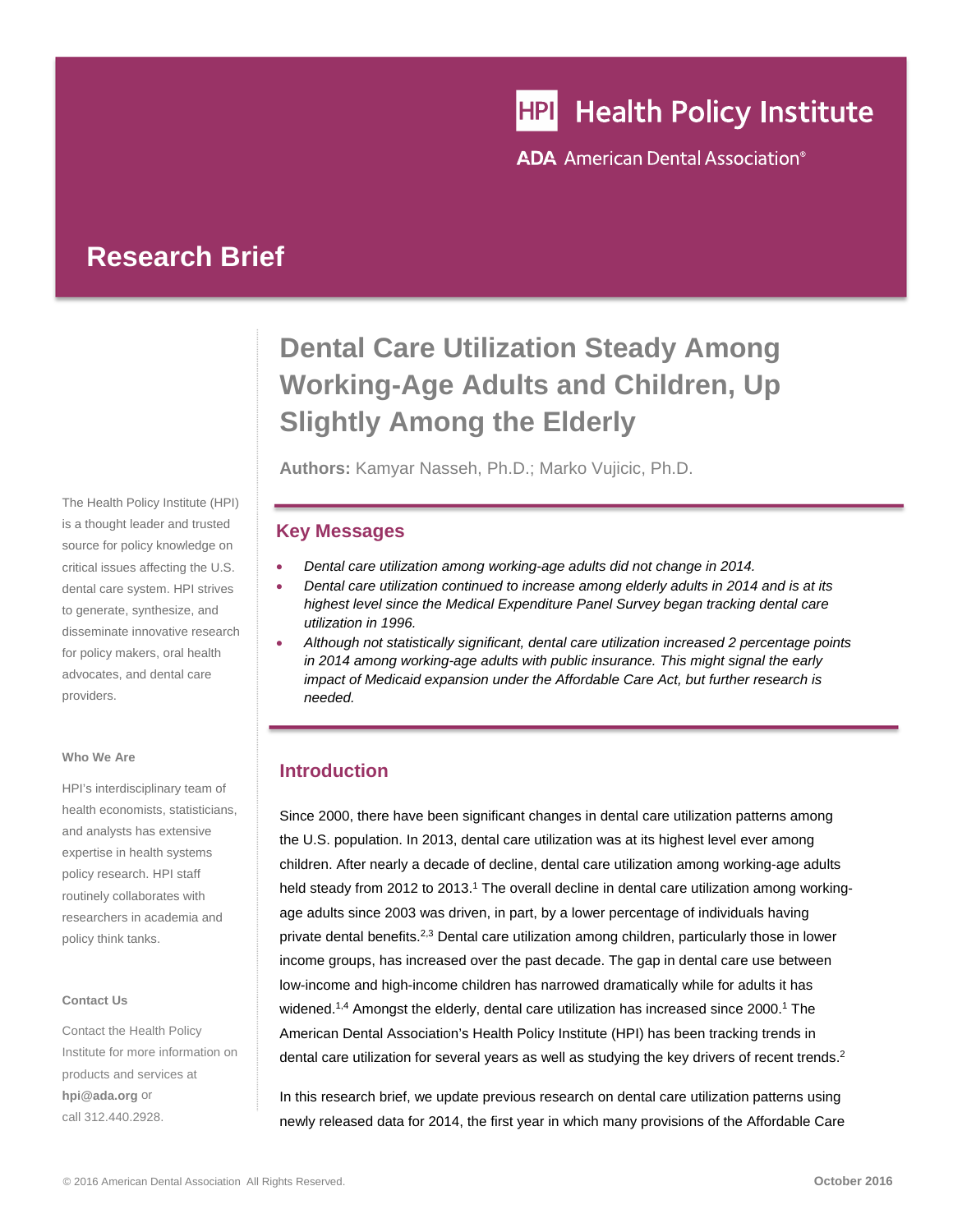#### **Research Brief**

Act (ACA) went into effect. These provisions include Medicaid expansion and the implementation of statebased and federally-facilitated marketplaces.5

### **Results**

Figure 1 shows trends in dental care utilization for children ages 2-18, working-age adults ages 19-64, and the elderly 65 and older from 2000 to 2014. For the first time since 2011, there was a slight downtick in dental care utilization among children in 2014. From 2013 to 2014, children's dental care utilization declined from 48.3 percent of 47.8 percent, but this change was not statistically significant. However, the overall increase in dental care utilization among children from 2000 through 2014 was statistically significant at the 1 percent level.

Dental care utilization among working-age adults remained at 35.5 percent in 2014. The overall decline from 2003 through 2014 was statistically significant at the 1 percent level.

From 2013 to 2014, dental care utilization increased slightly among the elderly. In 2014, 43.6 percent of elderly Americans saw a general practitioner dentist, up from 42.2 percent in 2013, a statistically insignificant change. Among the elderly, the overall increase in dental care utilization from 2000 (38.3 percent) to 2014 was statistically significant at the 1 percent level. As of 2014, dental care utilization among the elderly is at its highest level since the Medical Expenditure Panel Survey (MEPS) began tracking this in 1996.6

Figure 2 shows dental care utilization rates for narrower age groups. Between 2013 and 2014, none of the changes were statistically significant. Looking at a longer timeframe, the overall changes in dental care utilization from 2002 to 2014 for adults ages 19-34, 3549 and 50-64 were statistically significant at the 1 percent level.

Figures 3-5 show dental care utilization rates for children, working-age adults and the elderly by household income based on the federal poverty level (FPL). For poor children (FPL<100%), dental care utilization increased from 39.0 percent in 2013 to 39.9 percent in 2014, but this change is not statistically significant. Among near-poor children (100-200% FPL), dental care utilization decreased from 44.0 percent in 2013 to 39.2 percent in 2014. This change was statistically significant at the 10 percent level. For highincome children (400% + FPL), dental care utilization increased from 57.7 percent in 2013 to 61.1 percent in 2014, a statistically insignificant change. Looking at a longer timeframe, the overall increase in dental care utilization from 2000 to 2014 among poor (FPL<100%), near-poor (100-200% FPL) and high income (400% + FPL) children was statistically significant (Figure 3).

For working-age adults, dental care utilization among the poor (FPL<100%) increased slightly from 2013 (18.6 percent) to 2014 (20.3 percent). Dental care utilization among near-poor adults (100-200% FPL) remained steady from 2013 (21.2 percent) to 2014 (21.8 percent). Dental care use among adults with household income between 200% and 400% of the FPL declined slightly from 2013 (32.2 percent) to 2014 (31.0 percent). Among higher income adults (400% + FPL), dental care utilization also declined slightly from 2013 (49.9 percent) to 2014 (49.2 percent). None of the changes from 2013 to 2014 were statistically significant. Looking at a longer timeframe, the decline in dental care utilization from 2002 through 2014 was statistically significant for near-poor (100-200% FPL), middle-income (200-400% FPL), and high-income (400% + FPL) working-age adults (Figure 4).

Among the poor elderly (FPL<100%), dental care utilization increased from 19.4 percent in 2013 to 23.5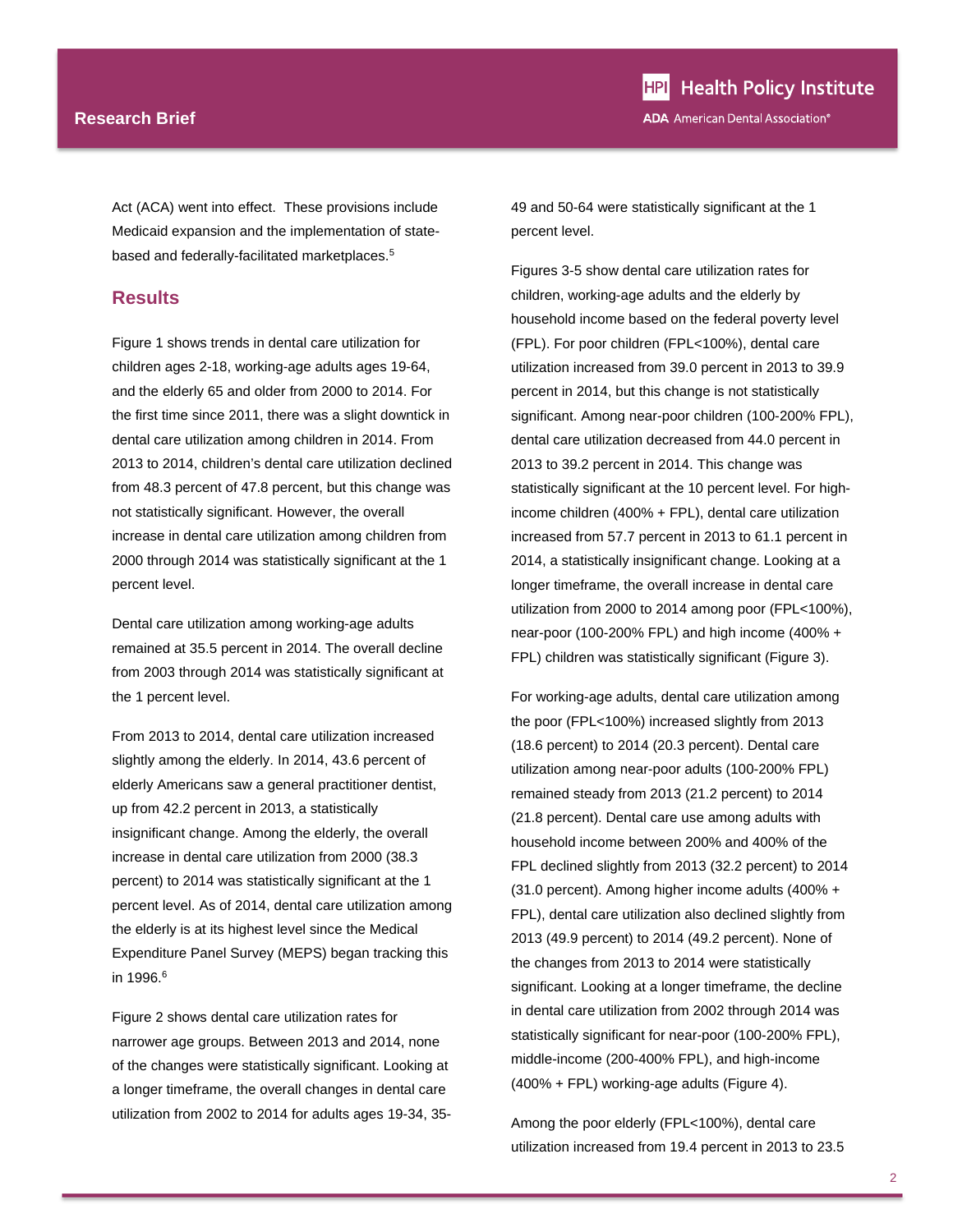percent in 2014, reversing a downward trend that began in 2010. For the near-poor elderly (FPL 100- 200%), dental care utilization fell from 29.9 percent in 2013 to 27.5 percent in 2014. Dental care utilization among the elderly with household income between 200% and 400% of the FPL also declined slightly from 2013 (40.3 percent) to 2014 (39.2 percent). For highincome elderly adults, dental care utilization increased from 2013 (57.5 percent) to 2014 (60.7 percent). Changes for all income groups from 2013 to 2014 were not statistically significant (Figure 5).

Figures 6-8 show dental care utilization rates for children, working-age adults and the elderly according to dental benefits status. Among children with private dental benefits, the percentage with a dental visit did not change from 2013 to 2014 (58.5 percent). For children with no dental benefits, dental care utilization fell from 24.9 percent in 2013 to 22.6 percent in 2014. Among children with public dental benefits, dental care utilization declined slightly from 2013 (42.4 percent) to 2014 (41.0 percent). All changes from 2013 to 2014 were statistically insignificant. Looking at a longer timeframe, dental care utilization among children with private dental benefits or public dental benefits increased from 2000 to 2014. These changes were statistically significant at the 1 percent level. However, among children with no dental benefits, dental care utilization declined 7 percentage points from 2000 (29.6 percent). This change was statistically significant at the 5 percent level.

From 2013 through 2014, dental care utilization decreased from 49.3 percent to 48.6 percent among working-age adults with private dental benefits, a statistically insignificant change. Among uninsured working-age adults, dental care utilization declined from 17.1 percent in 2013 to 15.1 percent in 2014, a change that was statistically significant at the 5 percent level. Dental care utilization among working-age adults with public health insurance increased from 2013 (20.0

percent) to 2014 (22.5 percent) (Figure 7). However, this change was not statistically significant.

Among the elderly with private dental benefits, dental care utilization held steady from 2013 (68.6 percent) to 2014 (68.7 percent). Changes from 2013 to 2014 for elderly adults with public insurance or no dental benefits were also not statistically significant (Figure 8).

#### **Discussion**

Dental care utilization among working-age adults has remained flat since 2012 after nearly a decade of decline. It still remains to be seen whether dental care utilization, particularly with the implementation of the ACA, will increase or remain flat in the coming years among working-age adults. Among children, dental care utilization declined very slightly from 2013 to 2014. This was the first decline in dental care utilization among children since 2008. We stress, however, this change was not statistically significant. Among the elderly, dental care utilization increased from 2013 to 2014 and is now at its highest level ever as measured by the MEPS. Again, though, the change was not statistically significant.

In 2014, the percentage of individuals with private or public dental benefits increased. Due to Medicaid expansion under the ACA, the percentage of workingage adults with public insurance increased 2 percentage points from 2013 to 2014.<sup>7</sup> Many states that expanded Medicaid also provide adult Medicaid dental benefits. It is estimated that over 5.4 million adults gained dental benefits through Medicaid through 2015.<sup>8</sup> Increased Medicaid dental benefits coverage does not necessarily equate to increased access to dental care. Proper enabling conditions need to be in place, such as sufficient Medicaid provider reimbursement and streamlined administrative processes in Medicaid, to attract dental providers to participate in Medicaid programs.<sup>9-11</sup> Still, our analysis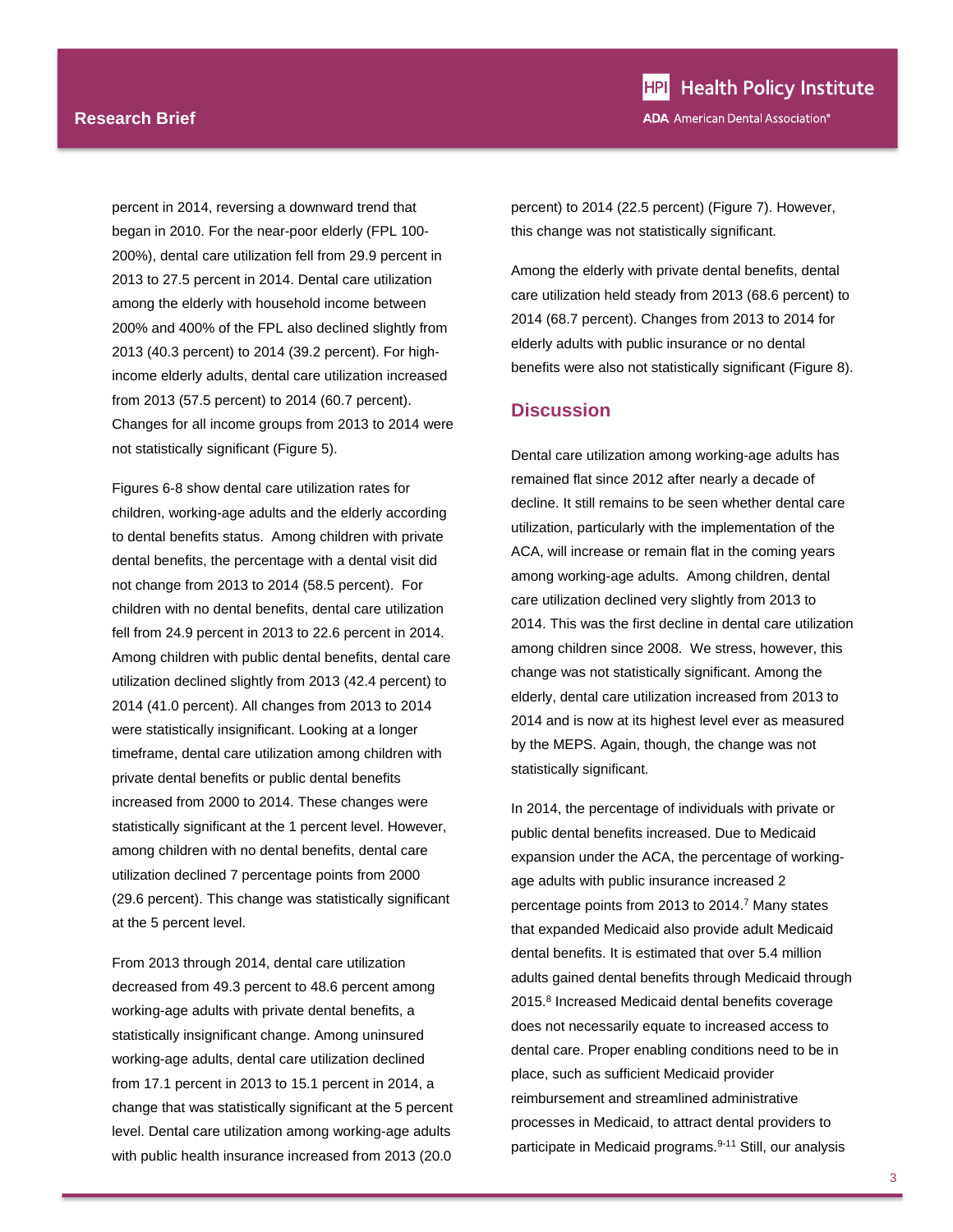#### **Research Brief**

found that dental care utilization among publicly insured working-age adults increased 2.5 percentage points from 2013 to 2014. While this change is not statistically significant, it could be the early signs of the impact of Medicaid expansion. However, we will need additional years of data before we can assess this more robustly.

In 2014, the percentage of working-age adults with private dental benefits also increased 2 percentage points.7 This could be because adults are purchasing dental coverage in the federally-facilitated marketplaces. In 2016, the take-up rate of stand-alone dental plans in the exchanges was 15.1 percent among adults and 13.2 percent among children. Approximately 1.3 million adults and 114,037 children obtained standalone dental coverage in the federally-facilitated marketplaces in 2016.<sup>12</sup> Financial barriers to dental care are also declining for working-age adults, particularly the poor.<sup>8</sup> These developments could explain emerging patterns in dental care utilization.

HPI will continue to monitor the impact of the ACA and other market developments on dental care utilization patterns in the United States.



#### **Figure 1:** Percentage of the Population with a Dental Visit in the Year, 2000-2014

**Source:** Health Policy Institute analysis of the Medical Expenditure Panel Survey, AHRQ. **Notes**: For children ages 2-18 and adults ages 65 and older, changes were statistically significant at the 1% level (2000-2014). Among adults ages 19-64, changes were statistically significant at the 1% level (2003-2014). Changes from 2013 to 2014 among children, adults 19-64, and the elderly 65 and older were not statistically significant.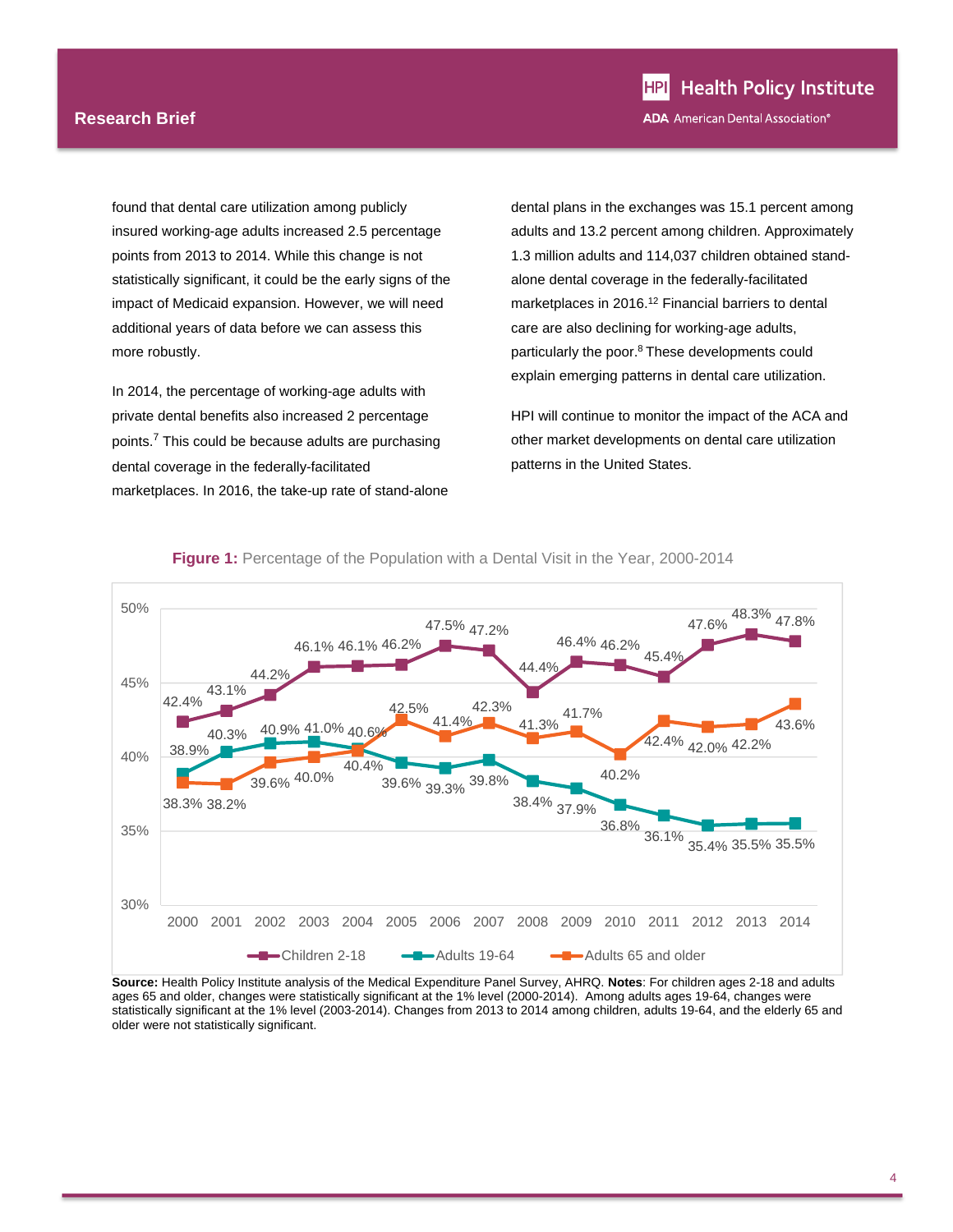

**Figure 2:** Percentage of the Population with a Dental Visit in the Year for Select Age Groups, 2000-2014

**Source:** Medical Expenditure Panel Survey, AHRQ. **Notes:** Changes for children and adults ages 65 and older were significant at the 1% level (2000-2014). Changes for adults 19-34, 35-49, and 50-64 were significant at the 1% level (2002-2014). Changes for all age groups from 2013 to 2014 were not were not statistically significant.



**Figure 3:** Percentage of Children Ages 2-18 with a Dental Visit in the Year for Select Income Groups, 2000-2014

**Source:** Medical Expenditure Panel Survey, AHRQ. **Notes**: Changes were significant at the 1% level for FPL<100% (2000-2014). Changes for FPL 100-200% and FPL 400%+ were significant at the 5% level (2000-2014). The change from 2013 to 2014 for FPL 100-200% was statistically significant at the 10% level. Changes among other income groups were not statistically significant from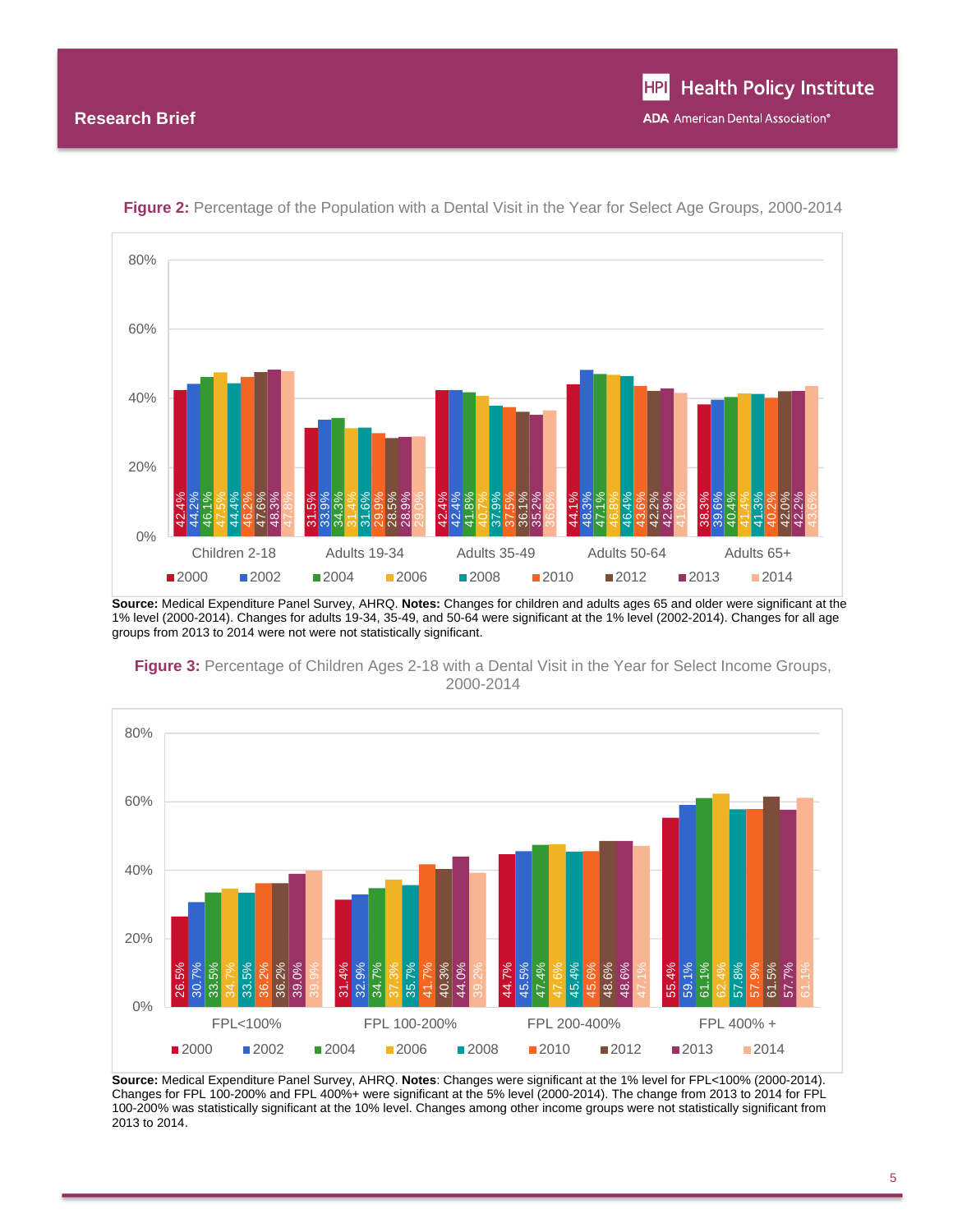

**Figure 4:** Percentage of Adults Ages 19-64 with a Dental Visit in the Year for Select Income Groups, 2000-2014

**Source:** Medical Expenditure Panel Survey, AHRQ. **Notes:** Changes were significant at the at the 1% level for FPL 100-200%, FPL 200-400% and FPL 400% + (2002-2014). Changes from 2013 to 2014 were not statistically significant.



**Figure 5:** Percentage of Adults 65 and Older with a Dental Visit in the Year for Select Income Groups, 2000-2014

**Source:** Medical Expenditure Panel Survey, AHRQ. **Notes**: Changes were significant at the 5% level for FPL 400% + (2000-2014).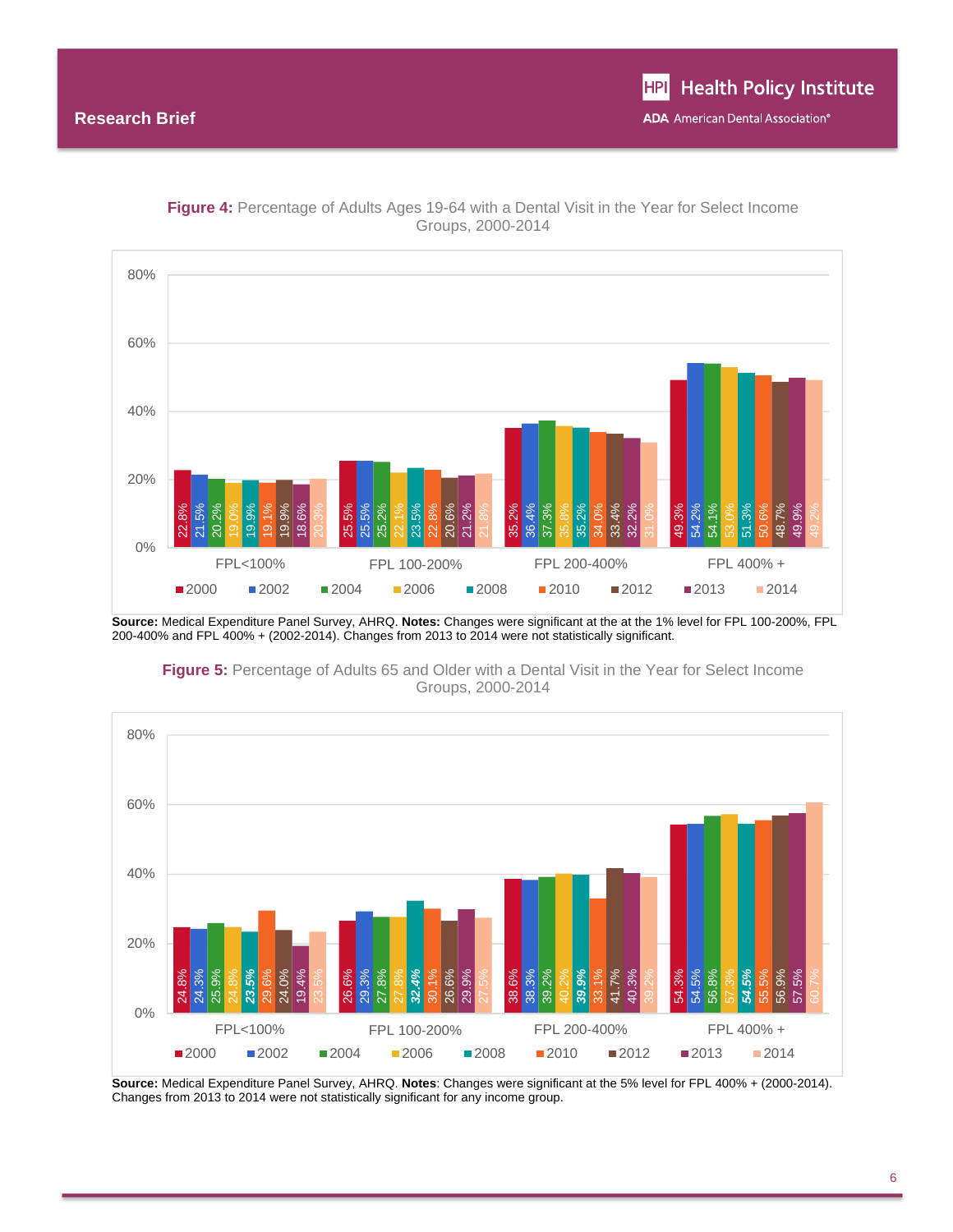

**Figure 6:** Percentage of Children Ages 2-18 with a Dental Visit in the Year by Dental Benefits Status, 2000-2014

**Source:** Medical Expenditure Panel Survey, AHRQ. **Notes:** The increase in dental care utilization form 2000 to 2014 among children with private or public dental benefits was significant at the 1% level. The decline in dental care utilization among the uninsured from 2000 to 2014 was statistically significant at the 5% level. Changes from 2013 to 2014 were not statistically significant.



**Figure 7:** Percentage of Adults Ages 19-64 with a Dental Visit in the Year by Dental Benefits Status, 2000-2014

**Source:** Medical Expenditure Panel Survey, AHRQ. **Notes**: The decline in dental care utilization from 2013 to 2014 among the uninsured was statistically significant at the 5% level. Changes in dental care utilization among those with private or public dental benefits were not statistically significant from 2013 to 2014. Changes were significant at the 1% level for the uninsured (2000-2014). Changes were significant at the 1% level for private (2004-2014).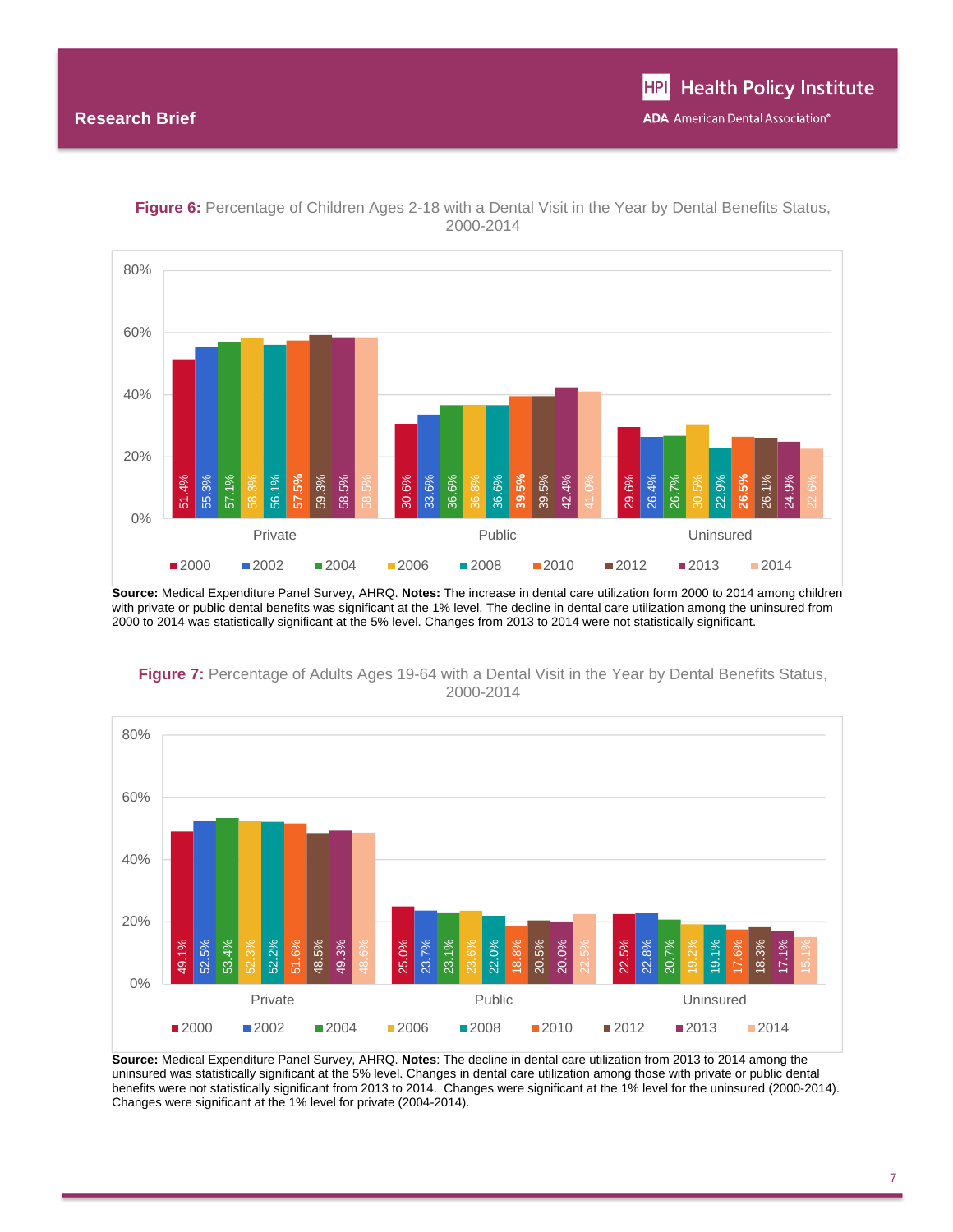

**Figure 8:** Percentage of Adults Ages 65 and Older with a Dental Visit in the Year by Dental Benefits Status, 2000-2014

**Source:** Medical Expenditure Panel Survey, AHRQ. **Notes**: Changes were significant at the 1% level for privately insured elderly adults (2000-2014). Changes from 2013 to 2014 were not statistically significant for elderly adults with private dental benefits, public benefits or no dental benefits.

### **Data & Methods**

We analyzed data from the Medical Expenditure Panel Survey (MEPS) that is managed by the Agency for Healthcare Research and Quality (AHRQ). We focused on the period 2000 to 2014, the most recent year for which data are available (data for 2014 were released in September 2016). The MEPS is recognized as the most reliable data source for dental care utilization at the national level.<sup>13</sup>

We measured dental care utilization as the proportion of the population who visited a general practice (GP) dentist in the year. This is the most basic indicator of dental care utilization. It does not indicate the type of care received, the total amount of care received, or whether a treatment plan was completed. Nevertheless, it is an informative measure of whether the population is seeing the dentist.

We examined trends in dental care utilization for children ages 2-18, working-age adults ages 19-64, and elderly adults ages 65 and older. For each age cohort, we analyzed trends in dental care utilization by household income and dental benefits status. We classified dental benefits into three categories: public, private and uninsured. Public dental benefits include those provided through Medicaid or State Children's Health Insurance Programs (SCHIP). Because pediatric dental services are a mandated benefit, children enrolled in these programs were defined as having dental benefits. Medicaid coverage of dental benefits for adults is optional and varies considerably by state.<sup>14</sup> However, the MEPS does not allow us to identify the state of residence. Thus, we simply identify adults covered by Medicaid as publicly insured even though the majority will have either no dental benefits at all or very limited benefits. Because Medicare does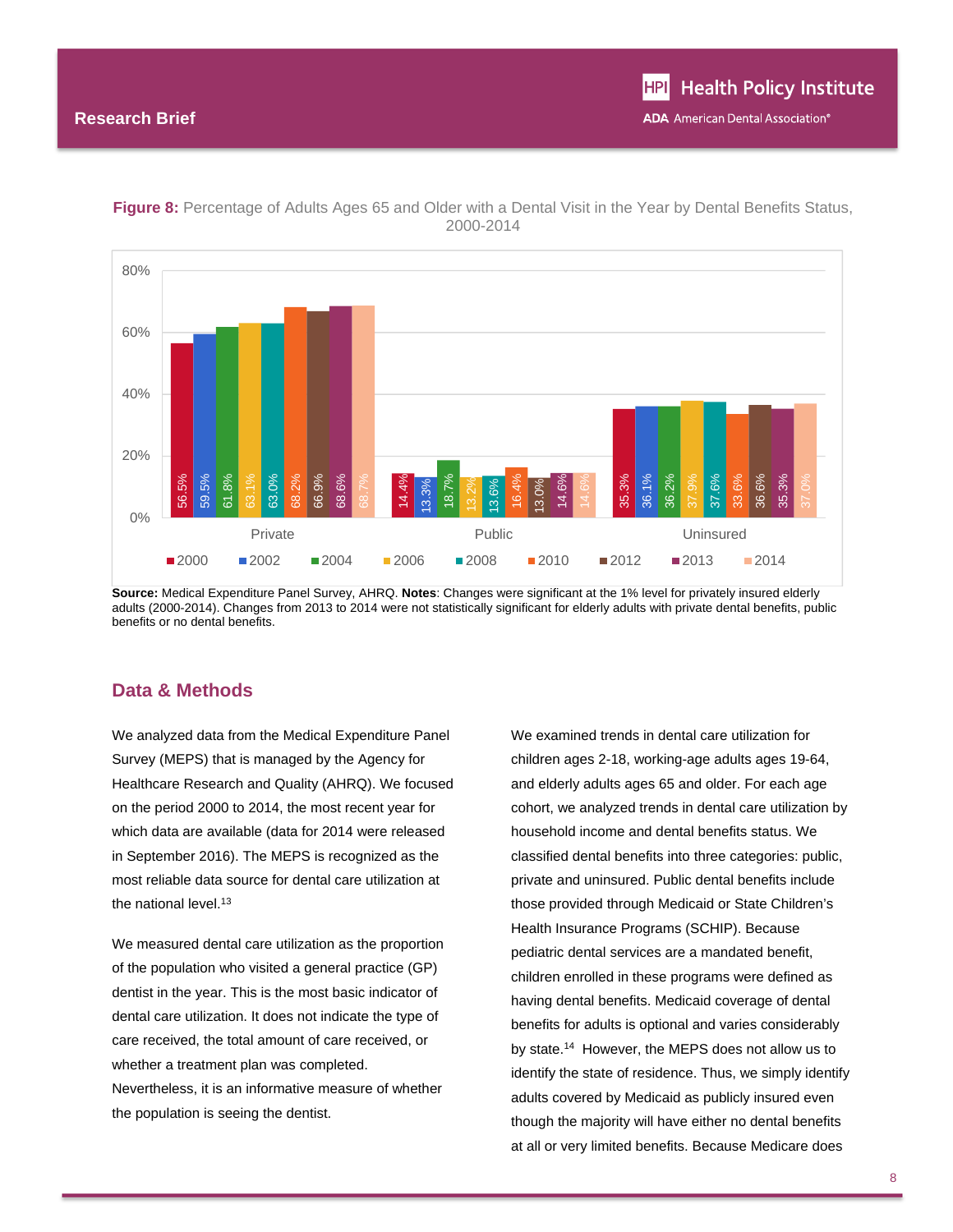### **Research Brief**

not provide dental benefits,<sup>15</sup> persons who only had Medicare coverage were considered uninsured for dental care. We test for statistical significance across time using a chi-squared test. Our point estimates and statistical inferences take into account the complex survey design of the MEPS.

This Research Brief was published by the American Dental Association's Health Policy Institute.

211 E. Chicago Avenue Chicago, Illinois 60611 312.440.2928 hpi@ada.org

For more information on products and services, please visit our website, www.ada.org/hpi.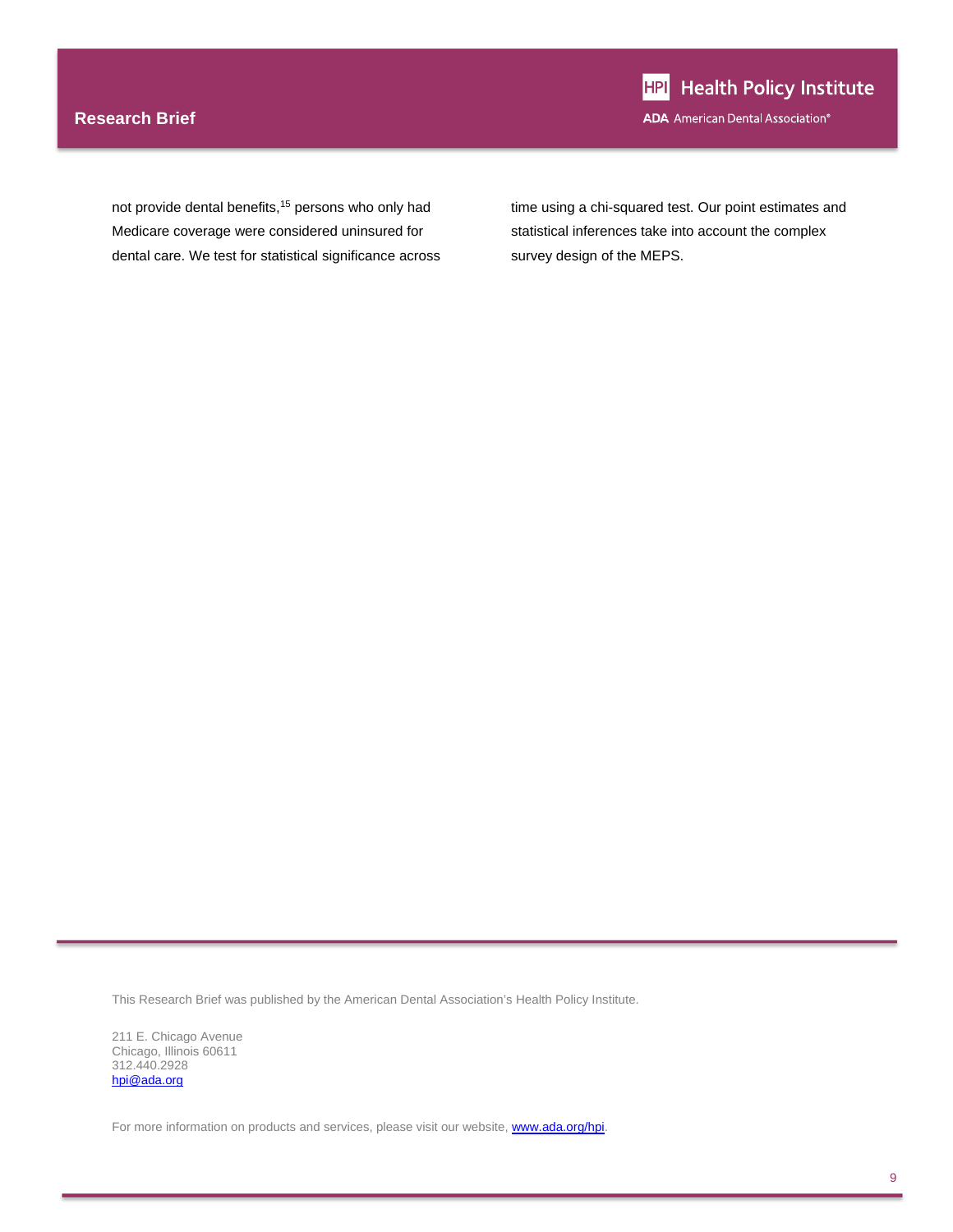l

### **References**

2 Vujicic M, Nasseh K. A decade in dental care utilization among adults and children (2001-2010). *Health Serv Res.* 2014;49(2):460-80.

3 Nasseh K, Vujicic M. Dental benefits coverage rates increased for children and young adults in 2013. Health Policy Institute Research Brief. American Dental Association. October 2015. Available from: http://www.ada.org/~/media/ADA/Science%20and%20Research/HPI/Files/HPIBrief\_1015\_3.ashx. Accessed September 28, 2016.

4 Nasseh K, Vujicic M. The effect of growing income disparities on U.S. adults' dental care utilization. *J Am Dent Assoc.* 2014;145(5):435-42.

5 HHS.gov. Health Care. Key features of the Affordable Care Act by Year. August 2015. Available from: http://www.hhs.gov/healthcare/facts-and-features/key-features-of-aca-by-year/index.html#. Accessed September 27, 2016.

6 In 1996, dental care utilization among elderly adults ages 65 and older was 38.1 percent. Agency for Healthcare Research and Quality (AHRQ). MEPS HC-012: 1996 Full Year Consolidated Data File. September 2014. Available at: http://meps.ahrq.gov/mepsweb/data\_stats/download\_data\_files\_detail.jsp?cboPufNumber=HC-012. Accessed September 27, 2016.

7 Nasseh K, Vujicic M. Dental benefits coverage increased for working-age adults in 2014. Health Policy Institute Research Brief. American Dental Association. October 2016. Available from: http://www.ada.org/~/media/ADA/Science%20and%20Research/HPI/Files/HPIBrief\_1016\_2.pdf.

8 American Dental Association. Is Medicaid expansion easing cost barriers to dental care for low-income adults? Health Policy Institute Infographic. October 2016. Available from: http://www.ada.org/~/media/ADA/Science%20and%20Research/HPI/Files/HPIgraphic\_1016\_1.pdf.

9 US Government Accountability Office. Factors contributing the low use of dental services by low-income populations. Washington, DC: US Government Accountability Office; 2000. GAO/HEHS-00-149. Available at: http://www.gao.gov/assets/240/230602.pdf. Accessed September 27, 2016.

<sup>10</sup> Decker SL. Medicaid payment levels to dentists and access to dental care among children and adolescents. *JAMA*.2011;306(2):187-93.

11 Buchmueller TC, Orzol S, Shore-Sheppard LD. The effect of Medicaid payment rates on access to dental care among children. *American Journal of Health Economics*. 2015;1(2): 194-223.

<sup>12</sup> American Dental Association. 2016 Take-Up Rate of Stand-Alone Dental Plans in HealthCare.gov. Health Policy Institute. April 2016. Available from:

http://www.ada.org/~/media/ADA/Science%20and%20Research/HPI/Files/HPIgraphic\_0416\_3.pdf?la=en. Accessed September 27. 2016.

13 Macek MD, Manski RJ, Vargas CM, Moeller JF. Comparing oral health care utilization estimates in the United States across three nationally representative surveys. *Health Serv Res.* 2002; 37(2):499–522.

<sup>14</sup> Medicaid.gov. Dental care. Centers for Medicare and Medicaid Services. Available from: http://www.medicaid.gov/Medicaid-CHIP-Program-Information/By-Topics/Benefits/Dental-Care.html. Accessed September 22, 2016.

15 CMS.gov. Medicare Dental Coverage. Centers for Medicare and Medicaid Services. November 2013. Available from: https://www.cms.gov/Medicare/Coverage/MedicareDentalCoverage/index.html?redirect=/MedicareDentalcoverage/. Accessed September 22, 2016.

<sup>1</sup> Nasseh K, Vujicic M. Dental care utilization rate continues to increase among children, holds steady among working age adults and the elderly. Health Policy Institute Research Brief. American Dental Association. October 2015. Available from: http://www.ada.org/~/media/ADA/Science%20and%20Research/HPI/Files/HPIBrief\_1015\_1.ashx/. Accessed September 22, 2016.